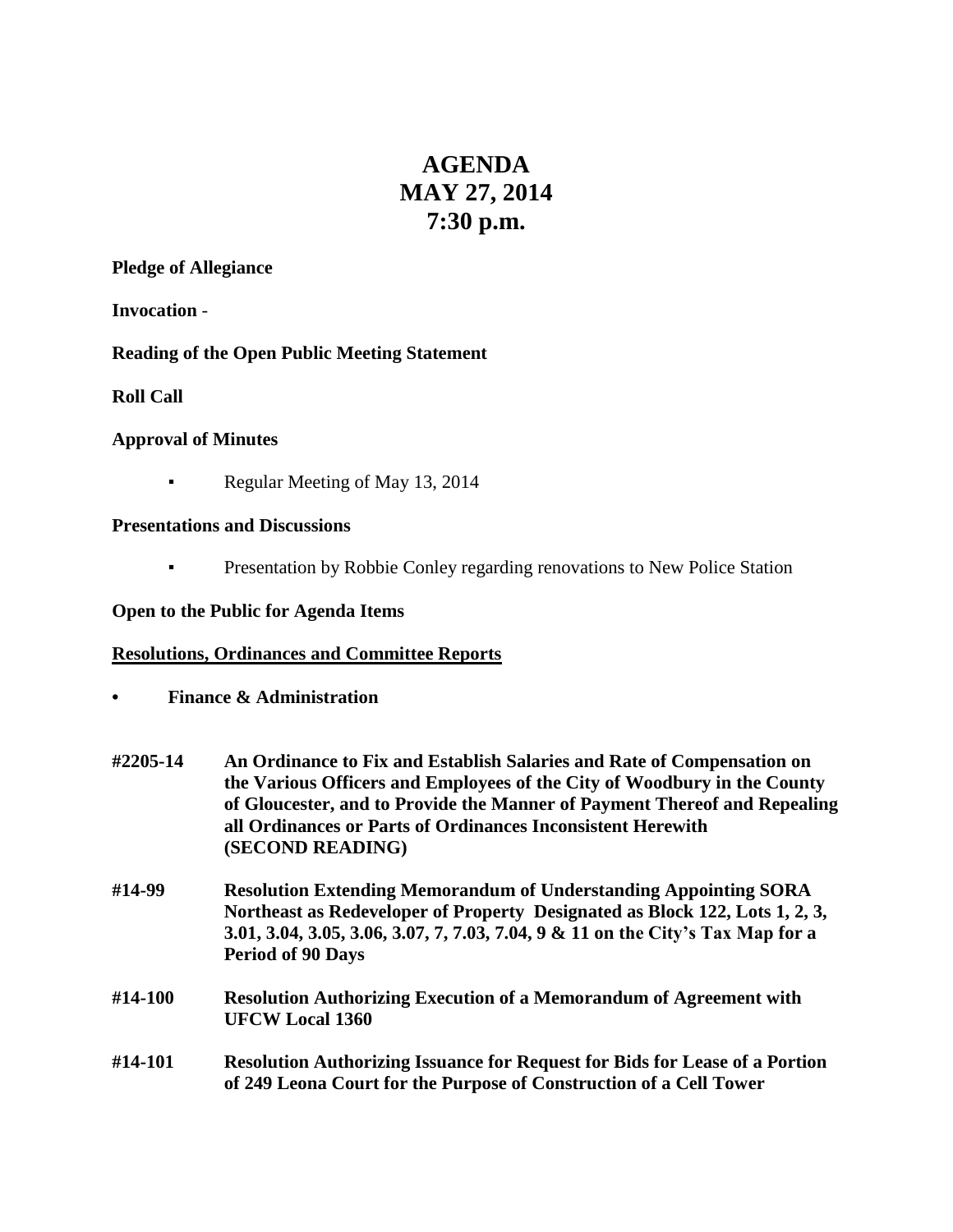Motion for Approval to Pay the Listed Vouchers

- **• Public Safety**
- **#14-102 Resolution Authorizing the Execution of an Employment Agreement with Captain Thomas Ryan, Woodbury Police Department**
- **• Public Works/Parks and Recreation**
- **• Economic Development**
- **#2206-14 An Ordinance of the City of Woodbury Amending Chapter 202. Zoning, Article XV. Signs of the Code of the City of Woodbury (FIRST READING)**
- **#14-103 A Resolution to Support the City of Woodbury's Participation in the Delaware Valley Regional Planning Commission's Transportation & Community Development Initiative (TCDI) Grant Program**
- **#14-104 Resolution Endorsing and Approving \$14,000 Community Development Block Grant Project Application of the City of Woodbury Regarding Demolition of 661 Green Street**
- **#14-105 Resolution Endorsing and Approving \$26,000 Community Development Block Grant Project Application of the City of Woodbury Regarding Demolition of 259 South Barber**
- **#14-106 Resolution Endorsing and Approving \$50,000 Community Development Block Grant Project Application of the City of Woodbury Regarding Reconstruction of Franklin Street**
- **#14-107 Resolution Endorsing and Approving \$50,000 Community Development Block Grant Project Application of the City of Woodbury Regarding Reconstruction of Leeds Place**
- **• Community Relations**
- **#14-108 Resolution Authorizing a Permit for Fireworks Display and Authorizing the Mayor to Execute a Contract for the Fourth of July Public Fireworks Display**
- **• Environmental and Green Acres**